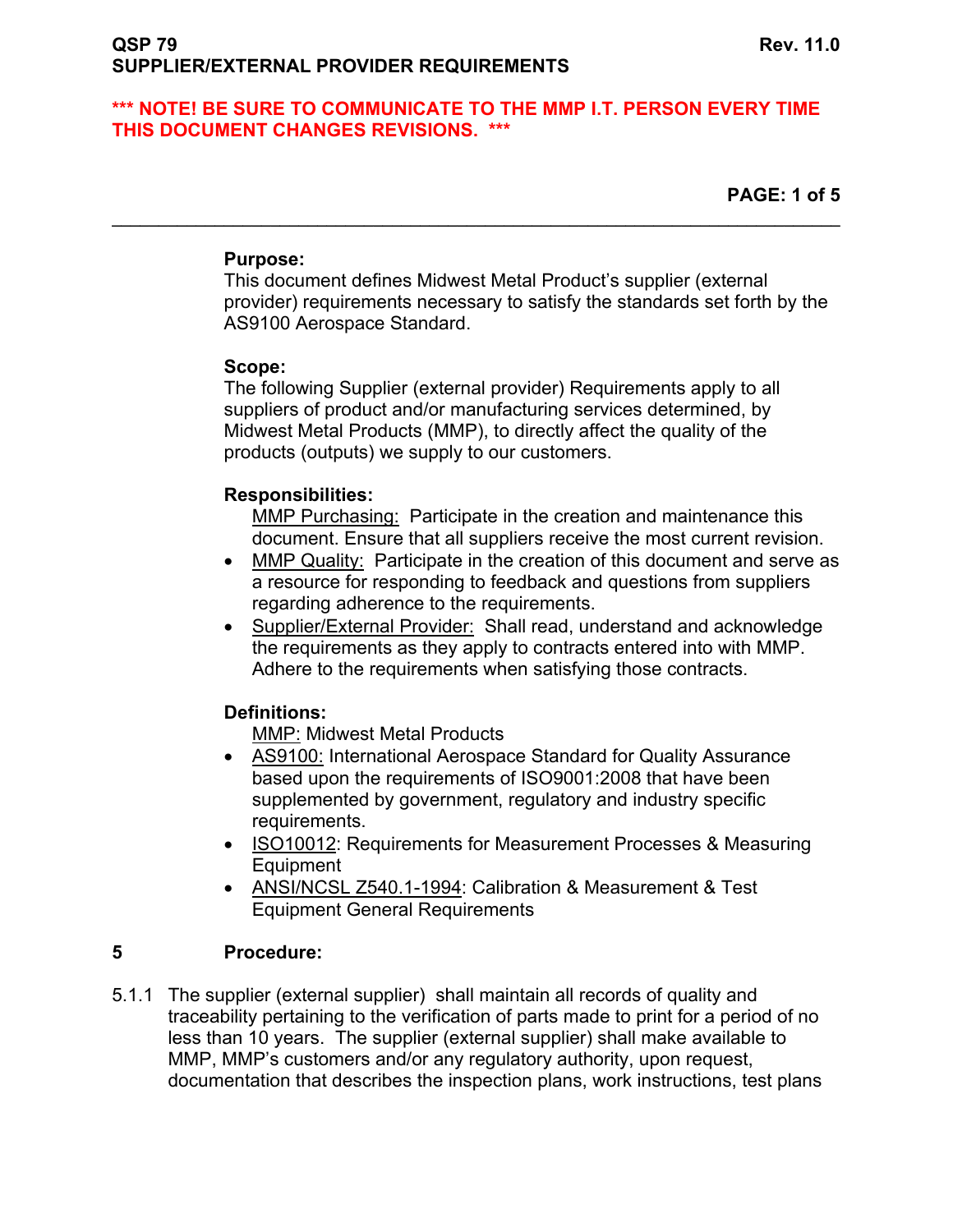$\mathcal{L}_\mathcal{L} = \{ \mathcal{L}_\mathcal{L} = \{ \mathcal{L}_\mathcal{L} = \{ \mathcal{L}_\mathcal{L} = \{ \mathcal{L}_\mathcal{L} = \{ \mathcal{L}_\mathcal{L} = \{ \mathcal{L}_\mathcal{L} = \{ \mathcal{L}_\mathcal{L} = \{ \mathcal{L}_\mathcal{L} = \{ \mathcal{L}_\mathcal{L} = \{ \mathcal{L}_\mathcal{L} = \{ \mathcal{L}_\mathcal{L} = \{ \mathcal{L}_\mathcal{L} = \{ \mathcal{L}_\mathcal{L} = \{ \mathcal{L}_\mathcal{$ 

**PAGE: 2 of 5** 

and results, control plans and equipment utilized that directly affects the quality of the parts / services ordered by MMP.

- 5.1.2 The supplier (external provider) shall guarantee that the personnel making and inspecting the parts are qualified to perform these tasks. Training records of those personnel shall be made available to MMP upon request.
- 5.1.3 The supplier (external provider) shall maintain calibration records for all inspection, measuring and test equipment traceable to a national standard (ISO9001, ISO 10012, Mil-Std-45662A or ANSI/NCSl Z540) or, as specified on the purchase order when traceability to a national standard is not applicable.
- 5.1.4 The supplier (external provider) is responsible for assuring that the revision level, on the blueprint they have on file, is current with the revision level stated on the MMP Purchase

eOrder. NOTE: Discrepancies shall be communicated to the MMP Buyer, immediately, upon discovery.

- 5.1.5 The supplier (external provider) shall produce evidence of a documented Quality Management System. The supplier (external provider) shall have completed and returned the MMP Self Assessment Questionnaire form.
- 5.1.6 Inspections of parts shall comply with acceptable quality level (AQL) sampling performed using a "zero acceptance number" sampling plan. Inspection activities shall be performed by the supplier (external provider) on their premises to ensure parts meet print specifications prior to shipment into MMP, unless otherwise specified on the purchase order.
- 5.1.7 The supplier (external provider) shall notify MMP of any nonconforming product, including any latent defects in products already delivered to MMP. This notification shall be completed via electronic media, phone or in writing to the MMP Buyer or Quality Manager.
- 5.1.8 The supplier (external provider) shall notify MMP's Quality Manager, in writing, of any significant changes in product, process, sub-tier supplier (external provider) , manufacturing location or quality organization changes.
- 5.1.9 The supplier's (external provider) facility and all applicable records, for parts purchased by MMP, shall be subject to inspection / audit at the supplier's (external provider) facility by MMP, MMP's customers and/or any regulatory authority.
- 5.1.10. The supplier (external provider) shall provide packaging per MMP specifications, or in accordance with the best commercial packing methods, to protect the product from damage and for safety in handling during the shipping process, or, per specific instructions noted on the Purchase Order.
- 5.1.11 The supplier (external provider) shall be responsible for assuring that all of their sub-tier suppliers(external provider), utilized to provide product or services affecting MMP product quality, have in place the appropriate quality assurance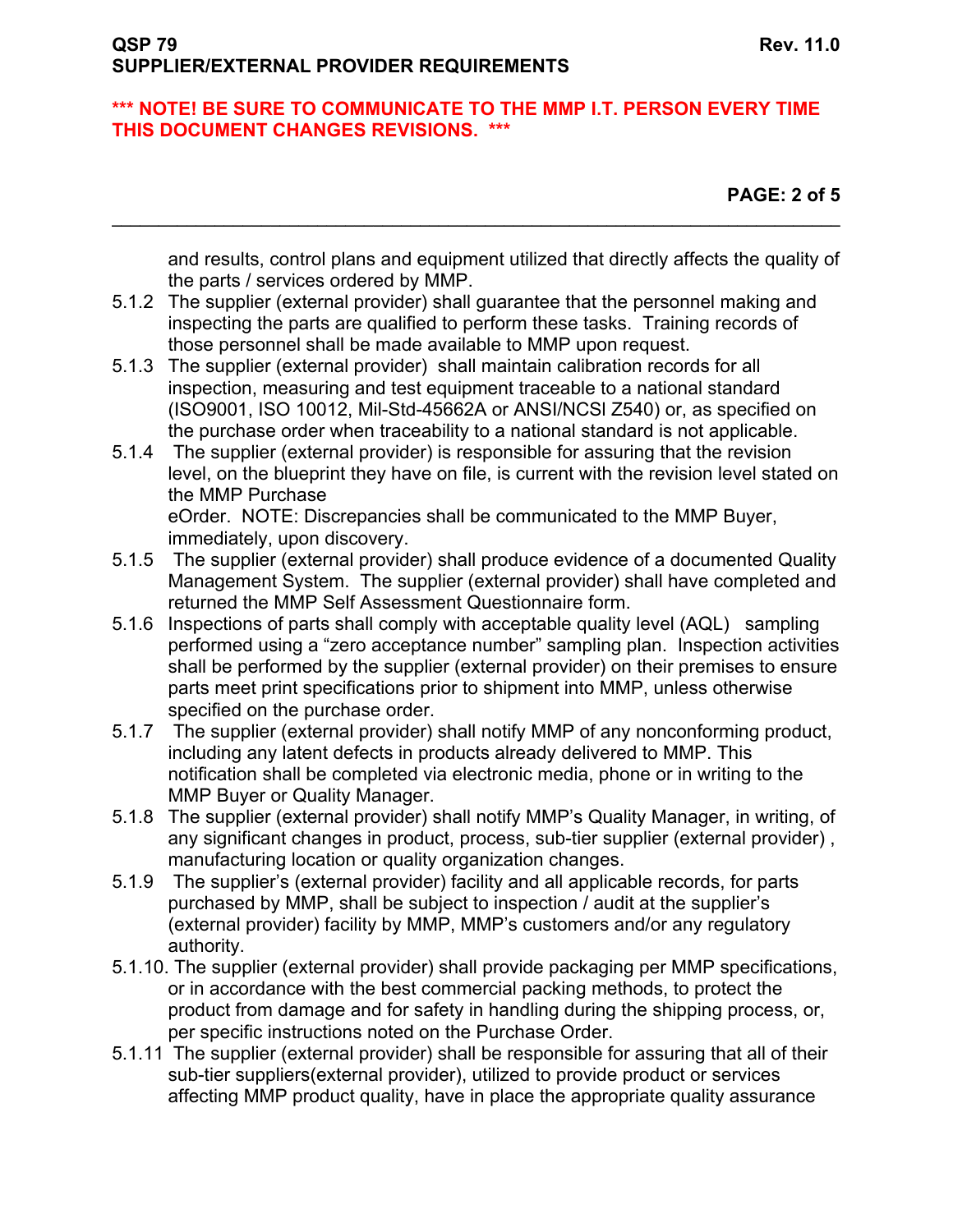**PAGE: 3 of 5** 

and traceability programs to meet MMP requirements. A list of these sub-tier suppliers (external provider) shall be made available to MMP upon request.

 $\mathcal{L}_\mathcal{L} = \{ \mathcal{L}_\mathcal{L} = \{ \mathcal{L}_\mathcal{L} = \{ \mathcal{L}_\mathcal{L} = \{ \mathcal{L}_\mathcal{L} = \{ \mathcal{L}_\mathcal{L} = \{ \mathcal{L}_\mathcal{L} = \{ \mathcal{L}_\mathcal{L} = \{ \mathcal{L}_\mathcal{L} = \{ \mathcal{L}_\mathcal{L} = \{ \mathcal{L}_\mathcal{L} = \{ \mathcal{L}_\mathcal{L} = \{ \mathcal{L}_\mathcal{L} = \{ \mathcal{L}_\mathcal{L} = \{ \mathcal{L}_\mathcal{$ 

- 5.1.12 Traceability shall be maintained by the supplier (external provider) by specific lots / Purchase Orders. The supplier (external provider) shall make this information available to MMP upon request.
- 5.1.13 Suppliers (external provider) must have a program for the purpose of prevention, detection and removal of foreign object debris.
- 5.1.14 Suppliers (external provider) must prevent the use of counterfeit parts per AS9100 Rev D section 8.1.4.
- 5.1.15 Suppliers (external provider) must provide right of access to Midwest Metal Products, their customer and regulatory authorities to the applicable areas of facilities and to applicable documented information.
- 5.1.16 Suppliers (external provider) must ensure that persons performing the work are aware of their contribution to product or service conformity, their contribution to product safety and the importance of ethical behavior.
- **5.2** The following requirements are applicable when specified on the MMP Purchase Order:
- 5.2.1 The supplier (external provider) shall conduct and document a First Article Inspection, on one part, on all first run parts and drawing revision changes. The first article part shall be clearly identified in a separate container or with a tag marked "First Article". A 100% inspection report must be included with the first article submission. On drawing revision changes, the inspection report need only include dimensions affected by the revision.
- 5.2.2 Material Certifications / Plating Certifications shall be provided per MMP purchasing instructions or as specified on the Purchase Order.
- 5.2.3 Specific packaging for plated parts.
- 5.2.4 The supplier (external provider) shall provide a signed and dated Certificate of Conformance to specification for all products/services purchased by MMP. The C of C shall contain the following information
- 5.2.4.1 The date of issue
- 5.2.4.2 The quantity shipped
- 5.2.4.3 The MMP Purchase Order number
- 5.2.4.4 The part number and revision level
- 5.2.4.5 A testament of conformance to meeting all applicable MMP purchase order instructions, purchase order requirements, drawings specifications and special process requirements.
- **5.3** Any questions relating to this Supplier/External Provider Quality Requirements document should be addressed to your MMP Buyer or Quality Manager.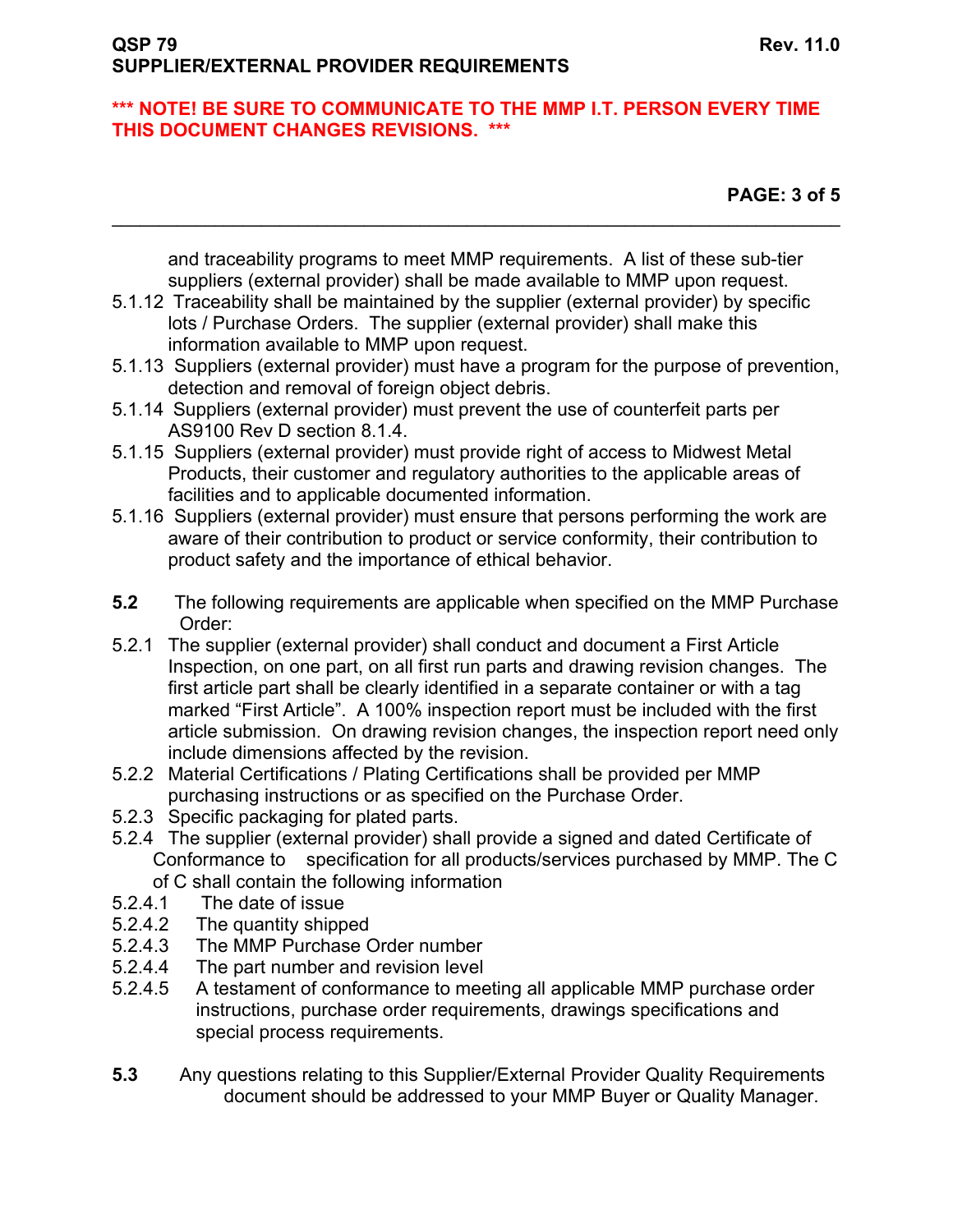**PAGE: 4 of 5** 

# **Amendments:**

Rev. A: Deleted paragraph 9 "The supplier shall provide a signed and dated Certificate of Conformance to specification for all products / services purchased by MMP. The C of C shall contain the following information:

 $\mathcal{L}_\mathcal{L} = \{ \mathcal{L}_\mathcal{L} = \{ \mathcal{L}_\mathcal{L} = \{ \mathcal{L}_\mathcal{L} = \{ \mathcal{L}_\mathcal{L} = \{ \mathcal{L}_\mathcal{L} = \{ \mathcal{L}_\mathcal{L} = \{ \mathcal{L}_\mathcal{L} = \{ \mathcal{L}_\mathcal{L} = \{ \mathcal{L}_\mathcal{L} = \{ \mathcal{L}_\mathcal{L} = \{ \mathcal{L}_\mathcal{L} = \{ \mathcal{L}_\mathcal{L} = \{ \mathcal{L}_\mathcal{L} = \{ \mathcal{L}_\mathcal{$ 

a)The date of issue, b) The quantity shipped c) The MMP Purchase Order number, d) The part number and revision level, and e) A testament of conformance to meeting all applicable MMP purchase order instructions, purchase order requirements, drawings, specifications and special process requirements. Re-numbered paragraphs. Added paragraph 3 "The supplier shall provide a signed and dated Certificate of Conformance to specification for all products/services purchased by MMP. The C of C shall contain the following information: a.) The date of issue, b.) The quantity shipped c.) The MMP Purchase Order number, d.) The part number and revision level, e.) A testament of conformance to meeting all applicable MMP purchase order instructions, purchase order requirements, drawings specifications and special process requirements.

- Rev. B: (6/12/10) Minor spelling and grammar corrections, changed section 5 to reflect alpha line headers from numerical. Added 5d. The supplier is responsible for assuring that the revision level, on the blueprint they have on file, is current with the revision level stated on the MMP Purchase Order. Note: Discrepancies shall be communicated to the MMP Buyer, immediately, upon discovery. Added 6c. Specific packaging for plated parts.
- Rev. 1: Moved to SharePoint. Revisions will now reflect the version number from SharePoint as the Rev. Level. 4/26/2011
- Rev. 2: Added "control" table at bottom of document to allow for copy to be located on MMP Website. 1-20-12 TRB
- Rev. 3: added "The supplier shall maintain all records of quality and traceability pertaining to the verification of parts made to print for a period of no less than 3 years." To 5a. Changed 5g "Inspections of parts shall comply with acceptable quality level (AQL) sampling performed using a "zero acceptance number" sampling plan. Inspection activities shall be performed by the supplier on their premises to ensure parts meet print specifications prior to shipment into MMP, unless otherwise specified on the purchase order." TRB 2-13-12
- Rev. 4.: Corrected spelling error of maintenance. TRB 6-21-12
- Rev. 5: Ammended document to meet QSWI 60-13 documentation requirements. Re numbered work instruction. Removed written by and approved by box. TRB 9-24-12
- Rev. 6.0: Added "5.1.13 Suppliers must have a program for the purpose of prevention, detection and removal of foreign object debris. " TRB 1-29-13